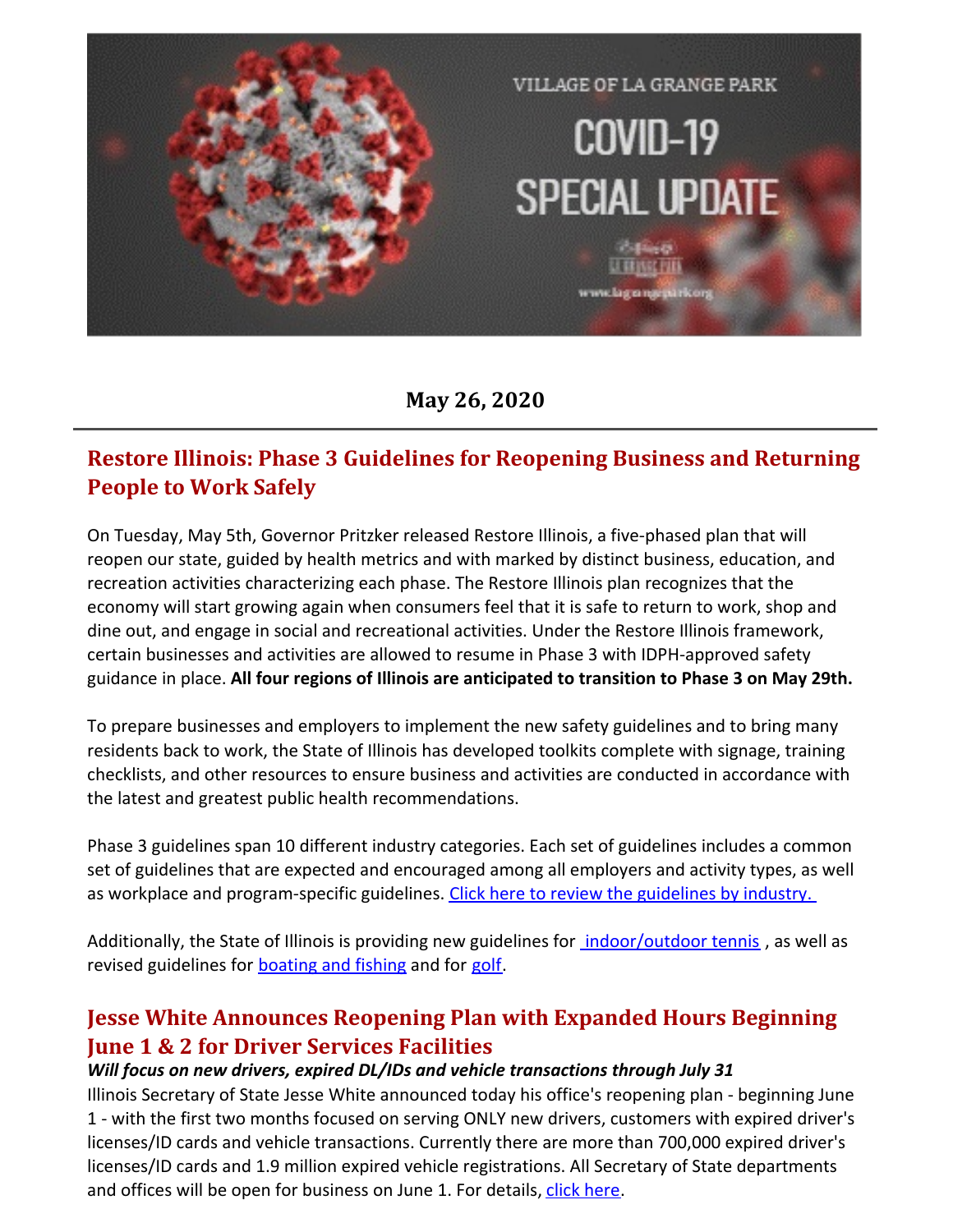### **At Home and Receiving Solicitations from Energy Suppliers?**

Some residents in the Village of La Grange Park may have been targeted with mail solicitations from electric suppliers promoting clean, green or renewable energy programs at rates significantly higher than ComEd's rates. The notices may make incorrect claims or insinuate they are part of a governmental aggregation program.

To be clear, the Village of La Grange Park has been a leader in the Chicago area by introducing a GREEN and RENEWABLE electric aggregation program at zero added cost to the ComEd rate. The Village is in year two of a three-year electric aggregation program with Chicago-based supplier MC Squared Energy Services. You may reach out to MC Squared with questions about the program at 877-622-7697.

La Grange Park was ranked #1 in the USA by the EPA, in terms of green power versus total power consumed. Again, at zero cost to residents and the Village! Even more good news for La Grange Park residents and small businesses: The residential and small business ComEd rate will decline effective June 1, 2020 to an annualized rate of 6.913¢ per kWh from its current 7.175¢ per kWh. And in fact, the actual four-month summer base rate is even lower - 6.473¢ per kWh, a precipitous drop that all La Grange Park residents who are in the Village's program, (and not enrolled in a private contract with another supplier), will enjoy!

The Village advises residents to be cautious of all energy supply solicitations. No one from the Village, ComEd, or MC Squared will ever request your account number or contact you to enroll. Residents are encouraged not to reveal their ComEd account number to a solicitor unless they have first read and agreed to all Terms and Conditions. Residents are urged to report misinformation or nefarious supply activity by filing a complaint with the Illinois Commerce Commission at 800-524- 0795.

La Grange Park is pleased to retain its status as an EPA Green Power Community, at zero added cost to the ComEd rate!

### **News Releases from Illinois.gov**

• Public Health Officials Announce 1,778 New Cases of [Coronavirus](https://www2.illinois.gov/Pages/news-item.aspx?ReleaseID=21589) Disease

### **Canceled/Postponed Events**

- National Night Out (Postponed from August 4 to October 6)
- Due to social distancing requirements the Village has suspended all garage/yard sales, block parties, craft and plant shows, and sidewalk sales (curbside pickup is allowed) through May 30.

### **Additional COVID-19 Resources**

- Village [Coronavirus](http://www.lagrangepark.org/505/Coronavirus-COVID-19) webpage
- CDC [Recommendations](https://www.cdc.gov/coronavirus/2019-ncov/prevent-getting-sick/cloth-face-cover.html) Regarding Face Coverings
- State of Illinois [Coronavirus](https://www2.illinois.gov/sites/coronavirus/Pages/default.aspx) (COVID-19) Response Website
- Text "TALK" or "HABLAR" to 552020 for Mental Health Counseling
- Text "UNEMPLOYMENT", "FOOD", or "SHELTER" to 552020 for Assistance
- Call: 833-673-5669 for Help with COVID-19 Symptoms
- IDPH Map of [Confirmed](https://www.dph.illinois.gov/covid19/covid19-statistics) COVID-19 Cases by Zip Code
- IDPH Hotline: 1-800-889-3931